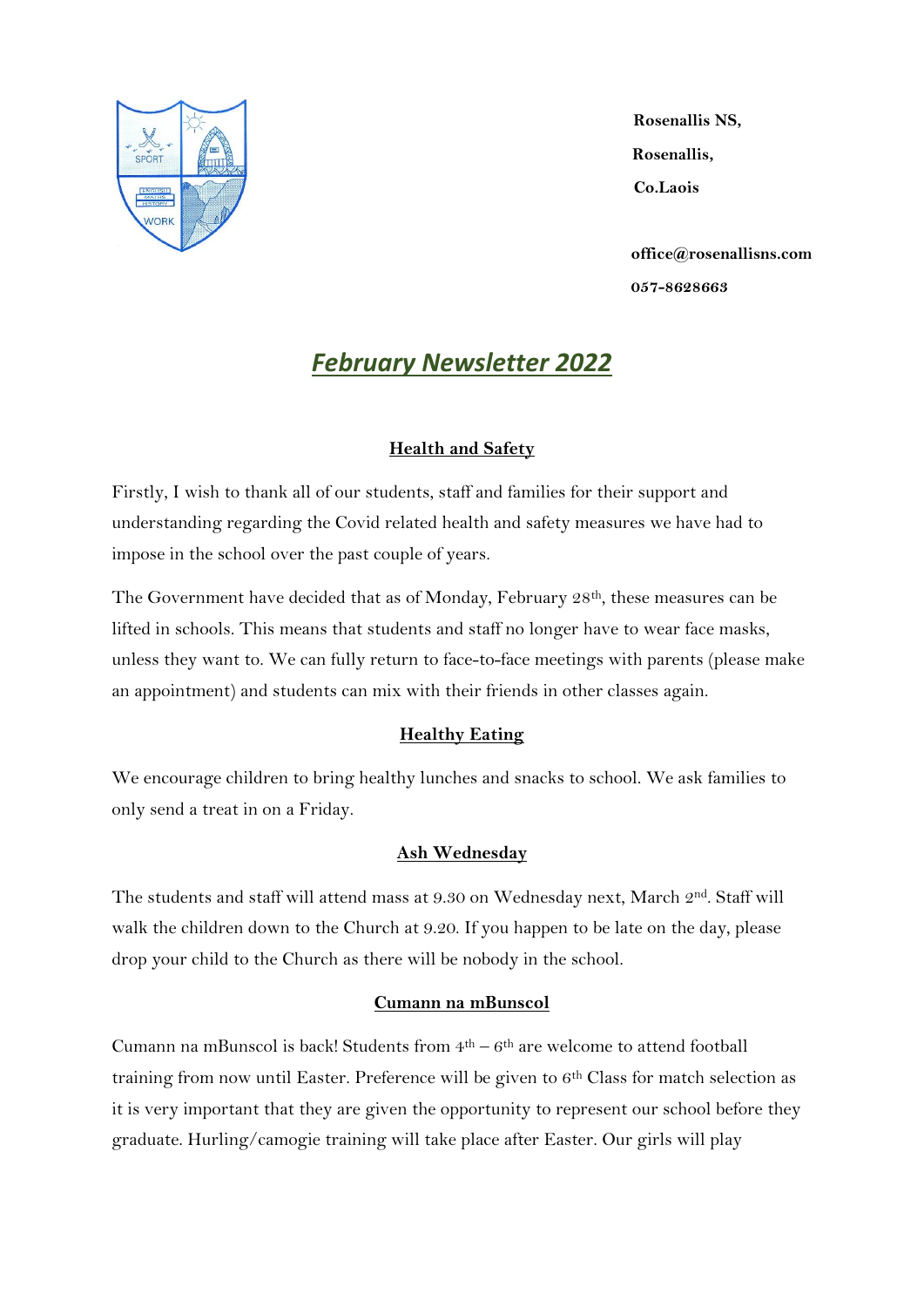Castlecuffe, Clonaghadoo and Clonaslee in the football, while the boys will play Clonaghadoo, Clonaslee and Derrylamogue.

#### **Vegetable Garden**

We are developing a school vegetable garden, which will involve restoring the existing raised planters on the pitch side of the school, as well as developing a vegetable patch and adding a green house. Work has started on this in between the spells of bad weather we have had over the past few weeks. Children from all classes will be involved in the creation of the space and in planting, looking after and harvesting the fruit and vegetables that we grow. We hope that this will be a fun and beneficial, hands-on learning experience for the children. A huge thank you to Irishtown Garden Centre, Mountmellick for generously sponsoring this project and for their time and advice.

#### **St. Patrick's Day Parade**

We have been asked to march in the Rosenallis St. Patrick's Day Parade. I know that some people will have plans or that children may be representing other groups on the day but if your child is available, we would love if they represented the school by marching with us. I will have more details by the end of next week and will be in touch.

#### **Parents Association**

We are blessed to have such an active Parents Association in Rosenallis National School. Thanks very much to Yvonne Somers and Catherine Cuddy for heading up the association this year. Following a very successful Christmas raffle fundraiser, the PA have been able to support a number of initiatives in the school this year, which are detailed below:

#### Rebounders:

We have received two rebounders from the PA for the students, which arrived in the past week and we are looking forward to developing the children's skills and agility using these as well as broadening the options available to the students at break time. We will stick with football on these for now and will change over to hurling/camogie after Easter. More information on the rebounders and how to purchase one can be found on [www.rebounder.ie.](http://www.rebounder.ie/) We have also received a set of sliotars for use with the rebounders.